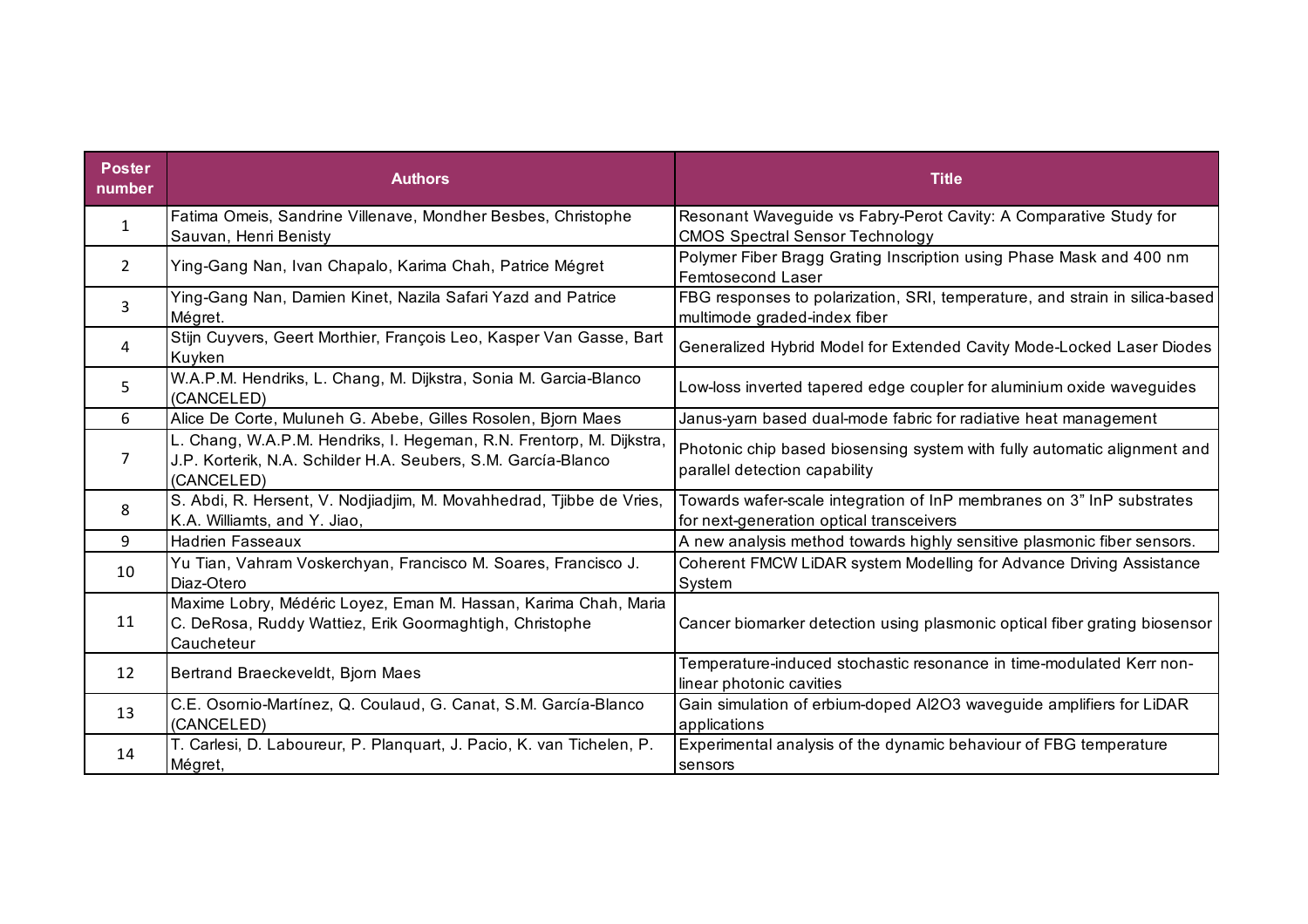| 15 | María Elena Martínez-Hernández, Javier Goicoechea, Francisco J.<br>Arregui, Christophe Caucheteur                                                                            | Study of Gold nanoparticles In Situ Synthesis                                                                                          |
|----|------------------------------------------------------------------------------------------------------------------------------------------------------------------------------|----------------------------------------------------------------------------------------------------------------------------------------|
| 16 | J.P. de Graaf, K. Williams, Y. Jiao                                                                                                                                          | Enhanced absorption distribution in butt-coupled UTC-PDs by means of<br>dual optical injection                                         |
| 17 | Véronique Georlette, Anne-Carole Honfoga, Michel Dossou,<br>Sébastien Bette, Véronique Moeyaert                                                                              | Study of UFMC outdoor Visible Light Communication systems with realistic<br>LED radiation patterns and comparison with OFDM            |
| 18 | Rui Ma, Kevin Williams, Yuging Jiao, Jos van der Tol                                                                                                                         | Taper Designs for shallow-to-deep etch transitions on InP membrane<br>platform                                                         |
| 19 | H. Nikbakht, C. Lu, B. van Someren, and B. I. Akca                                                                                                                           | A platform for fast and affordable prototyping of photonic integrated<br>circuits                                                      |
| 20 | Tasfia Kabir, Jasper de Graaf, Martijn J.R. Heck                                                                                                                             | Novel tuning algorithm for continuous and widely tunable integrated lasers                                                             |
| 21 | Sung-Moon Kim, Prasadaraju Dandu, Andrei Goussarov, Marc<br>Wuilpart                                                                                                         | Assessment of the effect of vibration applied to the ITER FOCS in the<br>cryostat bridge                                               |
| 22 | Prasad Dandu, Sungmoon Kim, Andrei Gusarov, Williem Leysen,<br>Patrice Mégret, Marc Wuilpart                                                                                 | Measurement of precursor linear birefringence beat length of Hi-Bi spun<br>fibre using polarization reflectometry                      |
| 23 | M. Zyskowski, S. Kleijn, Francisco J. Diaz-Otero, Luc Augustin                                                                                                               | AllnGaAs MQW laser layerstacks for the InP generic integration platform                                                                |
| 24 | Fourier SANDAH, Michel DOSSOU, Marc WUILPART                                                                                                                                 | Spectral shadowing compensation for distributed vibration sensing based<br>on weak FBGs array using double-pulse and direct detection. |
| 25 | K. Wang, E.J.W. Berenschot, M. Dijkstra, R.M. Tiggelaar, S.<br>Martinussen, L. Chang, W. Hendricks, B. Borgelink, R.N. Frentrop,<br>Niels Tas, S.M. García Blanco (CANCELED) | Low stress Si3N4 waveguides on sapphire substrate                                                                                      |
| 26 | E. D. Malysheva, T. de Visser, A. Fiore, K. A. Williams, V. Dolores-<br>Calzadilla                                                                                           | Resonant tunneling diodes on InGaAs for monolithic integration with<br>optoelectronic devices                                          |
| 27 | N. Q. Pham, K. A. Mekonnen, A. Mefleh, T. Koonen, E. Tangdiongga                                                                                                             | 2 Gb/s Receiver for Indoor Optical Wireless Communication with Alignment-<br><b>I</b> free                                             |
| 28 | H. Santana, B. Pan, R. Kraemer, A. Mefleh, N. Calabretta                                                                                                                     | Fast reconfigurable optical network with edge data center nodes for low-<br>latency 5G applications                                    |
| 29 | Vahram Voskerchyan; Francis Tian; Francisco M. Soares;<br>Francisco J. Diaz-Otero                                                                                            | Photonic-Integrated and Highly-Scalable FMCW LiDAR Concept based on<br><b>Titled Grating Couplers</b>                                  |
| 30 | J. Hazan, K. A. Williams, E. A. J. M. Bente                                                                                                                                  | Gain spectra and saturation power measurements in a two-section<br>InGaAsP/InP semiconductor optical amplifier at 1.3 um               |
| 31 | Andrea Volpini, Damiano Massella, Marcin Zyskowski, Francisco<br>Soares, Francisco Diaz                                                                                      | Design of a Wavelength-Meter with Measurement Range up to 100nm and<br>8 pm precision                                                  |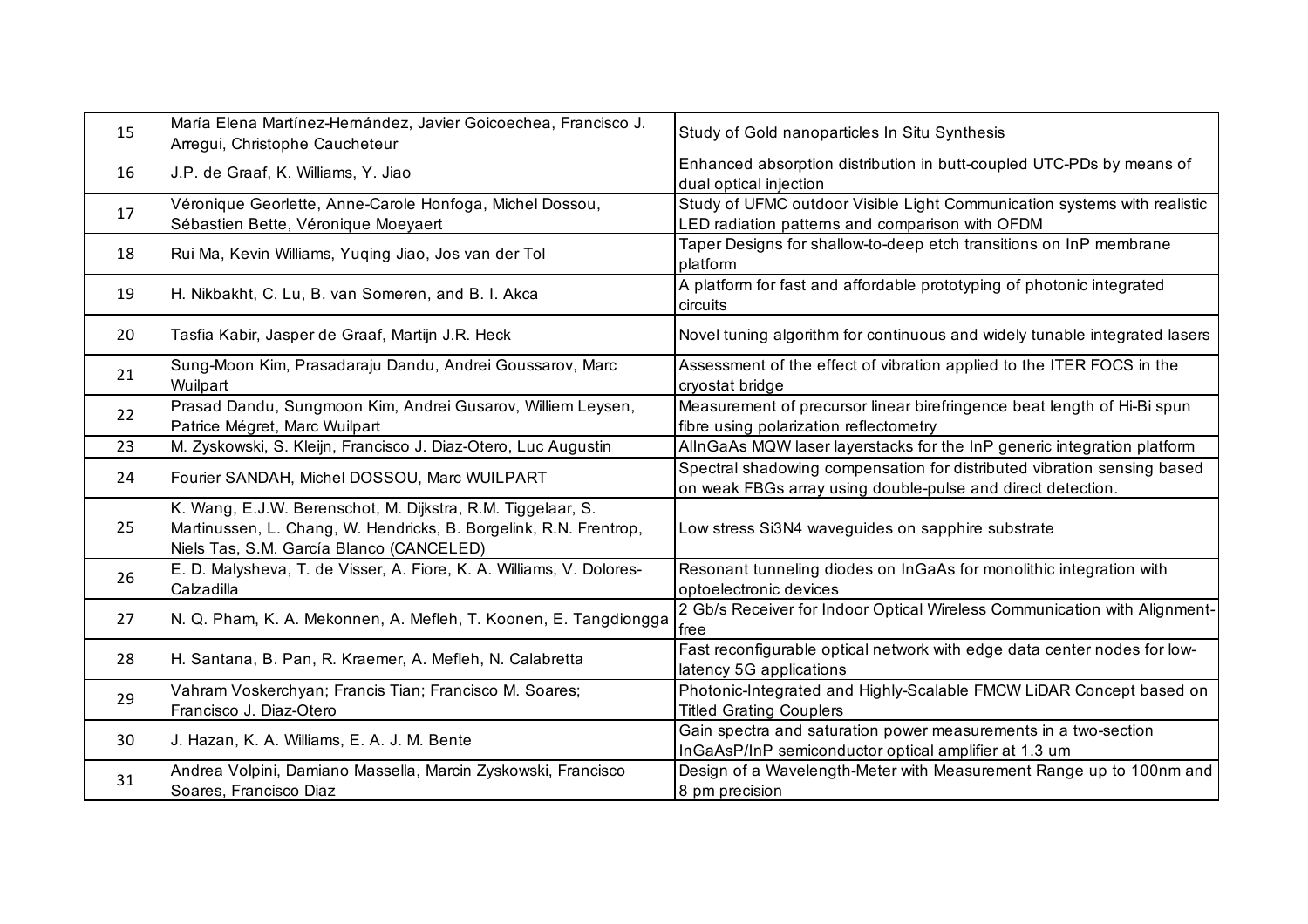| 32 | S. Mardani, M. Dijkstra, M.J. Dikkers, W.A.P.M. Hendriks, S.M. Garcia-<br>Blanco (CANCELED)                                          | Sputter coated AIN waveguides for visible and UV wavelengths                                                                                                 |
|----|--------------------------------------------------------------------------------------------------------------------------------------|--------------------------------------------------------------------------------------------------------------------------------------------------------------|
| 33 | Alvaro Aguirre Fontenla, Ivo Hegeman, Ward A.P.M. Hendriks,<br>Meindert Dijkstra, Sonia M. García-Blanco (CANCELED)                  | Low-Loss Reactive Sputter Coated Titanium Oxide Waveguides                                                                                                   |
| 34 | Desalegn Wolde Feyisa, Yuqing Jiao, Zhaowei Chen, Nicola<br>Calabretta, and Ripalta Stabile                                          | An O-band polarization-insensitive SOA building block for SOA-based<br>Optical switches in IMOS Platform                                                     |
| 35 | K. Mehrabi, W. Yao, K. A. Williams, J. J.G.M. Van der Tol                                                                            | Large bandwidth and low driving voltage generic platform based<br>differential phase shifter utilizing QCSE                                                  |
| 36 | Ivan Chapalo, Andrei Gusarov, Ying-Gang Nan, Karima Chah,<br>Damien Kinet, and Patrice Mégret                                        | The impact of relative humidity on transmission properties of CYTOP<br>polymer optical fiber                                                                 |
| 37 | H. O. Cirkinoglu, Rui Santos, K. Williams, X. Leijtens                                                                               | Monolithically integrated InP optical 90° hybrid                                                                                                             |
| 38 | S. J. P. van Uden, D. Massella, R. G. Broeke                                                                                         | Demonstration of hybrid design and simulation of a low-linewidth laser<br>combining InP and SiN platforms                                                    |
| 39 | Marco Passoni, Ronald Broeke                                                                                                         | Circuit and netlist validation in Nazca Design for mask layout                                                                                               |
| 40 | M. Gagino, K.A. Williams, M. Smit, E.A.J.M. Bente, V. Dolores-<br>Calzadilla                                                         | Impact of phase and amplitude variations in the performance of an InP<br>optical phased array                                                                |
| 41 | Z. Chen, F. Lemaitre, A. Kapoor, P.J. van Veldhoven, Y. Wang, R.<br>Ma, D.W. Feyisa, K.A. Williams, J.J.G.M. van der Tol and Y. Jiao | Modeling and characterization of InGaAsP selective-area growth with high<br>growth rate enhancement and broad bandgap-wavelength tunning in S-<br>and C-band |
| 42 | Yi Wang, Victor Dolores-Calzadilla, Kevin Williams, Meint Smit,<br>Yuqing Jiao                                                       | Efficient thermo-optic phase modulators on indium phosphide membrane                                                                                         |
| 43 | A. Meighan, M. J. Wale, K.A. Williams                                                                                                | Waveguide width effect on increasing the Mach-Zehnder Modulators<br>bandwidth                                                                                |
| 44 | Limeng Zhang, Kevin A. Williams, Victor Dolores Calzadilla                                                                           | Feasibility study of integrated tunable laser with intra-cavity linear phase<br>modulator for FMCW LiDAR                                                     |
| 45 | Xin Ouyang, Yu Wang, Netsanet Tessema, Ripalta Stabile, Nicola<br>Calabretta                                                         | Efficient Edge Couplers for Hybrid Integrated InP SOAs with SiPh AWGs<br><b>Wavelength Selective Switches</b>                                                |
| 46 | B.S. Vikram, A. Meighan, K.A. Williams, and V. Dolores-Calzadilla                                                                    | Towards implementation of FMCW LiDAR with quadrature modulator<br>architectures in generic InP photonic integration technology                               |
| 47 | D. Pustakhod, R. Broeke, K. Williams, and X. Leijtens                                                                                | Process Design Kits with Open Standards                                                                                                                      |
| 48 | Evert Jan Bomhof, W.A.P.M. Hendricks, P. Jonkheijm, S.M. Garcia-<br>Blanco (CANCELED)                                                | Antibody-based optical grating biosensor for cancer diagnosis                                                                                                |
| 49 | N. Safari Yazd, K. Chach, C. Caucheteur, P. Mégret                                                                                   | A study of the grating length, the UV energy, and the heating ramp rate<br>on the FBGs regeneration processes                                                |